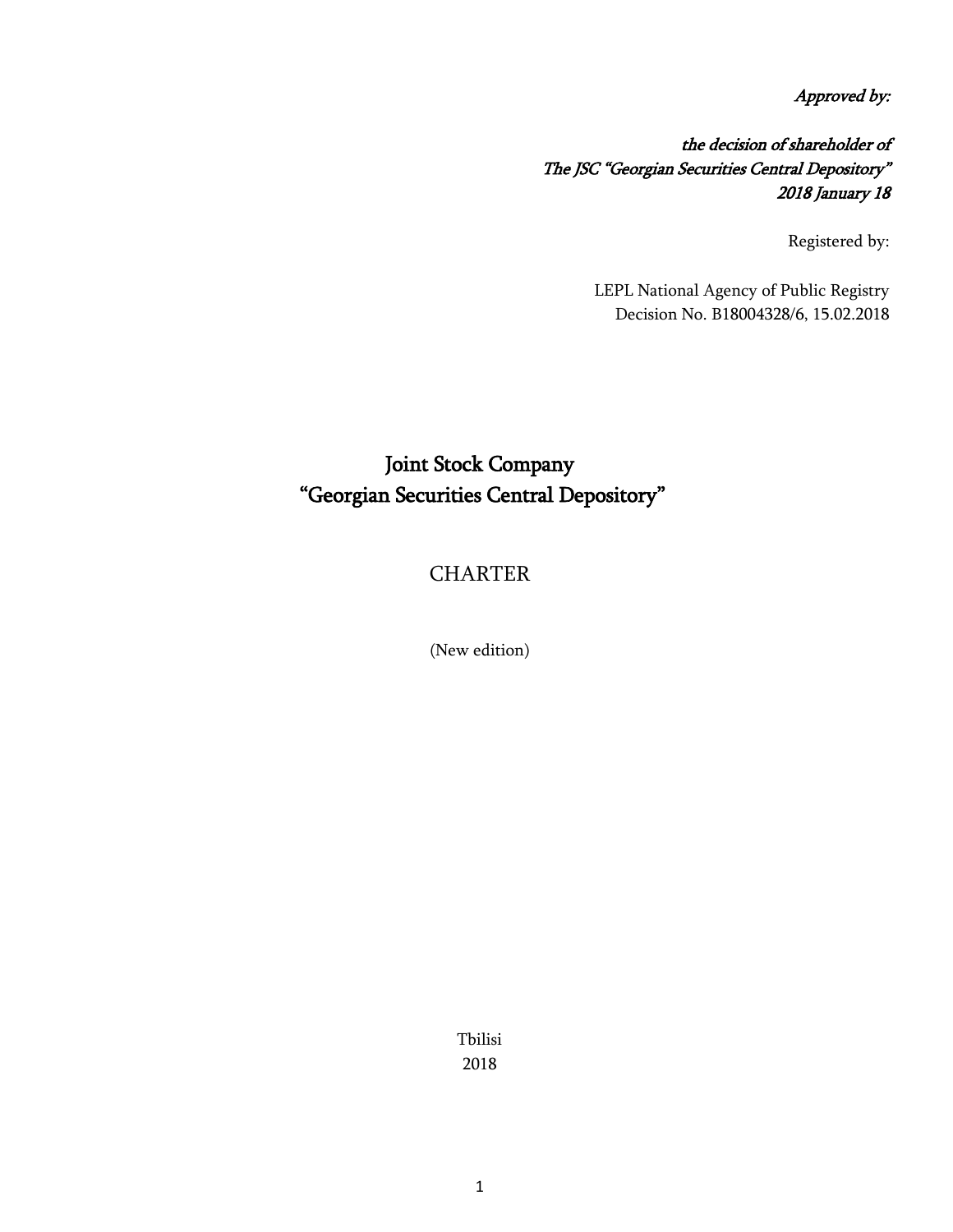### Approved by:

meeting of the shareholders of LLC Georgian Securities Central Depository Minutes N1, October 18, 1999

### Amendments and addendums are made by:

General meeting of the shareholders of LLC Georgian Securities Central Depository: February 2, 2000. November 5, 2003 June 17, 2004 August 9, 2004

#### Registered:

Transformation in Joint Stock Company By the order #5/5-120 of the Tbilisi Vake-Saburtalo District court, December 7, 2004

#### Registered:

By the order #7052/006-5/5-12 s/s of the Head of Financial division tax office under the Ministry of Finance in Georgia August 23, 2006

Registered by: LEPL National Agency of Public Registry Decision N B17050224/3, 8.05.2017

#### Amendments and addendums are made by:

General meeting of the shareholders of JSC Georgian Securities Central Depository: May 19, 2006 October 3, 2014

### New edition of the Charter is approved by:

General meeting of the shareholders of JSC Georgian Securities Central Depository: December 19, 2016 December 22, 2016 April 21, 2017

Registered by: LEPL National Agency of Public Registry Decision *№* B18004328/6, 15.02.2018

### New edition of the Charter is approved by:

General meeting of the shareholders of JSC Georgian Securities Central Depository: January 18, 2018

### Joint Stock Company "Georgian Securities Central Depository"

**CHARTER** (New edition) Tbilisi 2018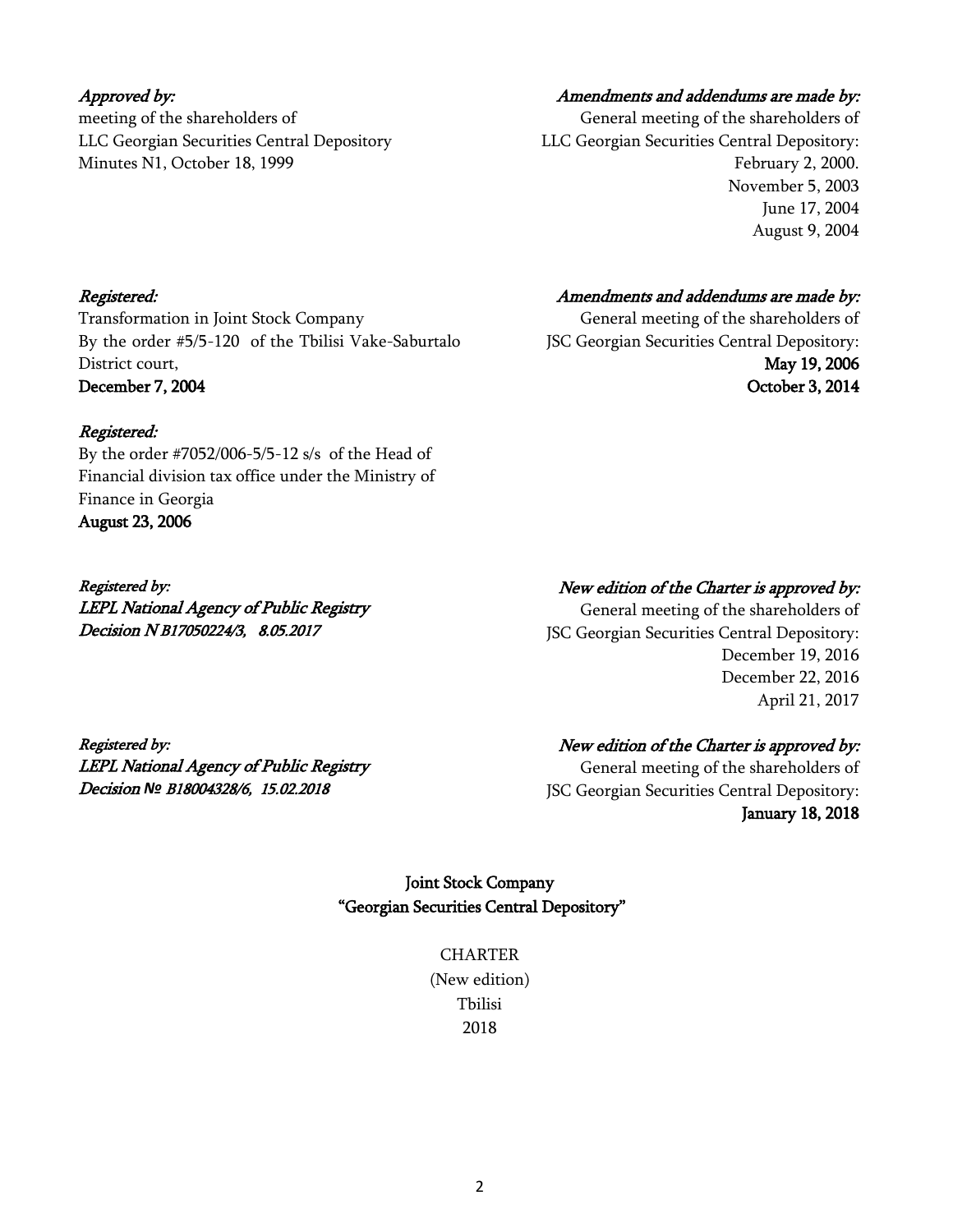### I. General Provisions

1.1. Georgian Securities Central Depository is a Joint-Stock Company.

Its full name is:

In Georgian – სააქციო საზოგადოება "საქართველოს ფასიანი ქაღალდების ცენტრალური დეპოზიტარი"; In English – JSC Georgian Securities Central Depository.

Its short name is: In Georgian – "ცენტრალური დეპოზიტარი"; In English – "Central Depository"

Its abbreviated name is: In Georgian – "სფქცდ"; In English - GCSD.

1.2. The Joint-Stock Company Georgian Securities Central Depository (hereinafter the Central Depository) is a legal entity. For the purposes to accomplish tasks defined by its Charter it has the right to conclude transactions, acquire property and non-property rights, undertake obligations, act as a plaintiff or defendant at the court. It has an independent balance sheet, cash settlement account and other accounts with the Georgian and foreign banks, seal, letterhead form and a logo.

1.3. The Central Depository conducts its activities in accordance with the effective Legislation of Georgia, this Charter and the regulations of the Self-Regulatory Organization.

1.4. The legal address of JSC Georgian Securities Central Depository is: 74a Chavchavadze Ave, Tbilisi 380062 Georgia.

1.5. Fiscal year coincides with the calendar year.

### II. Goals and objectives of the Central Depository

2.1. The main purpose of the central depository activity is the nominal ownership of securities held by its Participants (members) and providing clearing and settlement of the securities, as well as other types of services defined by the Georgian legislation and the National Securities Commission of Georgia (hereinafter – Commission). 2.2. As the self-regulated organization, the goals of the Central Depository are to:

2.2.1. Establish the manuals for its members and monitoring the compliance and fulfillment of these manuals;

2.2.2. Apply sanctions against its members in case of breaching the inner-regulations, manuals and Charter of the Central Depository;

2.3. To achieve its major goal, the main functions of the Central Depository are to:

2.3.1. ensure integrity and safety of the accounting system for securities under its nominee ownership, according to its rules;

2.3.2. open, operate and close securities and cash accounts according to its rules, in order to provide nominee holding, clearing and settlement;

2.3.3. monitor the compliance of the instructions and regulations on securities accounting by the participants (members);

2.3.4. provide other types of services to members and clients to operate their securities accounts;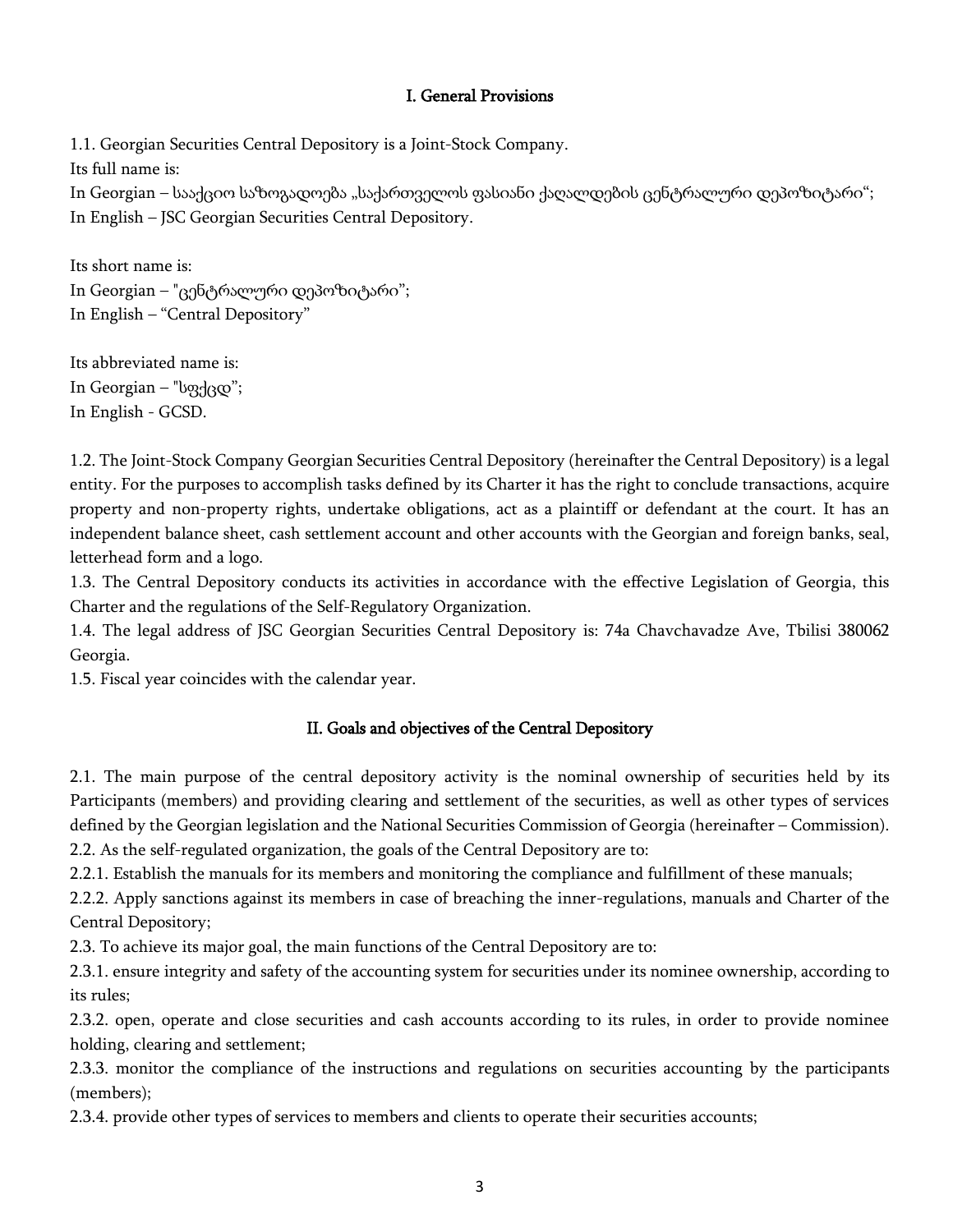2.3.5. provide a participant with an extract from the clearing and settlement report and securities accounts report, in accordance with its rules;

2.3.6. provide technical assistance for reconciliation of data derived from the settlement of securities transaction;

2.3.7. provide clearing and settlement of securities, in accordance with the instructions of the participants.

2.4. Central Depository shall not be entitled to any activity other than the applicable legislation and other activities defined by the Central Depository, Securities Registrar Rules of Regulatory Authority.

### III. Charter Capital

3.1. The amount of authorized charter capital of the Central Depository (authorized) is 10,000,000 (ten million) GEL.

3.2. Authorized Charter Capital of the Central Depository is divided into 10,000,000 (ten million) common shares with nominal value of GEL 1 (one). Each common share grants one vote to its shareholder on the shareholders' meeting.

### IV. Rights and Obligations of the Shareholders

4.1. A shareholder has the rights to:

4.1.1. sell shares in the Central Depository only to the persons defined by law and Commission Rules, according to the effective legislation and the regulations adopted by the Central Depository;

4.1.2. obtain the information pertaining to the accounting and control status of the Central Depository, in accordance with the Law of Georgia on Entrepreneurs;

4.1.3. nominate candidates of the Supervisory Board of the Central Depository.

4.2. A shareholder is obliged to:

4.2.1. comply with the rules set by the Charter of the Central Depository;

4.2.2. Keep the confidentiality of technical, technological and commercial information, disclosure of which may inflict damage on the Central Depository, its members and clients.

4.2.3. facilitate the implementation of the Charter objectives of the Central Depository, protect its interests and ensure its financial stability, reputation and prestige.

### V. General Meeting of Shareholders

5.1. The highest governing body of the Central Depository is the General Meeting of Shareholders, which is held at least once a year. Extraordinary meetings may also be called. Meetings are held in accordance with the Law of Georgia on Entrepreneurs and this Charter.

5.2. General Meeting is entitled to:

5.2.1. approve the Charter of the Central Depository and the amendments thereto;

5.2.2. take a decision on the reorganization or liquidation of the Central Depository;

5.2.3. take decisions on acquisition, sell or exchange (or such other interrelated transactions) of assets of the Central Depository, except the course of ordinary business, value of which exceeds half of the book value of the Central Depository assets except cases provided in the paragraph 6.8.4 of this Charter;

5.2.4. elect (appoint) or discharge members of the Supervisory Board;

5.2.5. approve the report of the Directors and the Supervisory Board;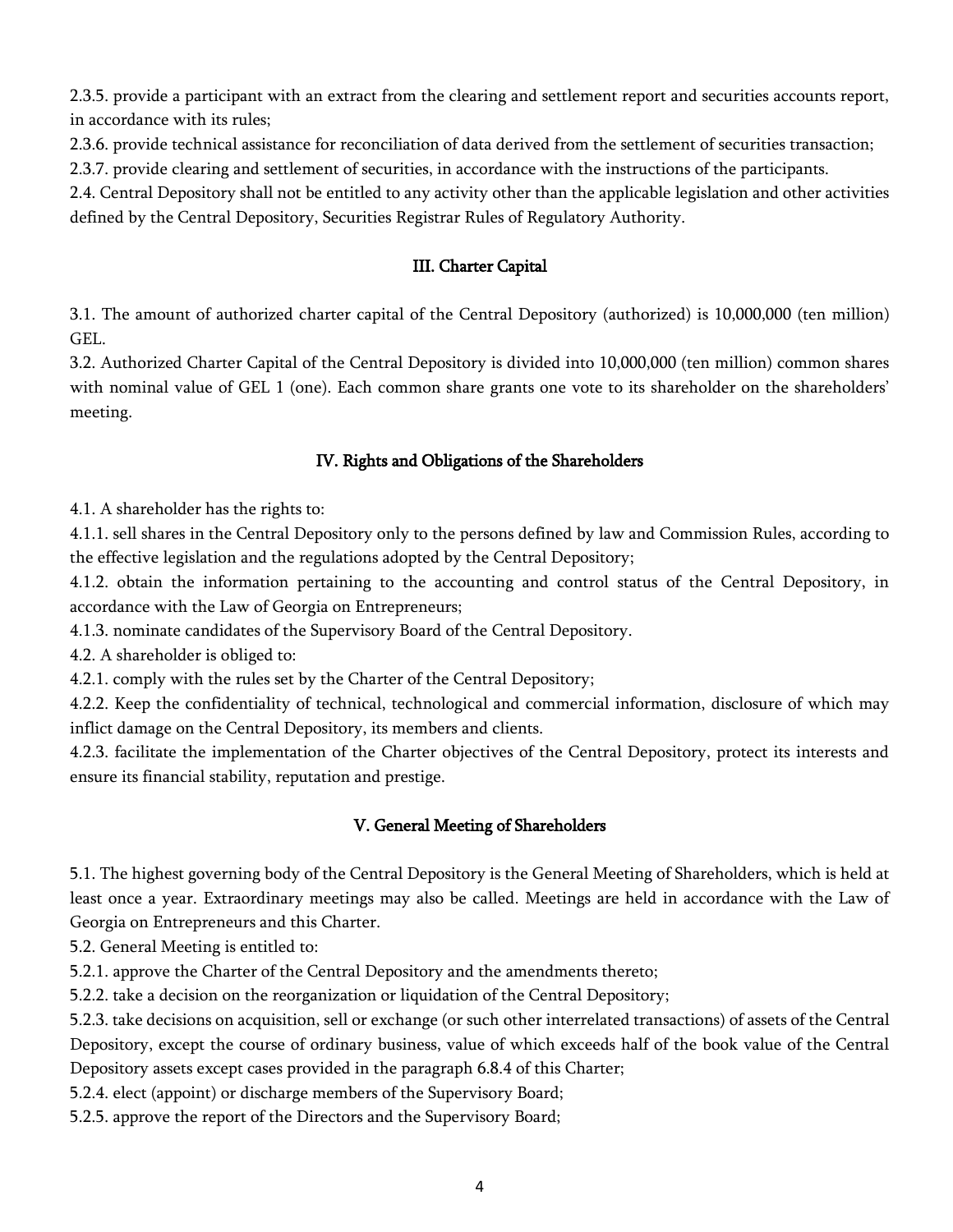5.2.6. elect (appoint) jurors to the Disciplinary Committee and determine their scope;

5.2.7. elect an auditor;

5.2.8. take decisions on other issues provided by the Georgian Law on Entrepreneurs and Georgian Law on Securities Market;

5.3. The passage of a resolution of shareholders' meeting shall require more than 50% of the votes of the voting partner(s) present.

### VI. Supervisory Board

6.1. The Supervisory Board of the Central Depository consists of three members and shall be elected by the Shareholders' meeting for 4-year period.

6.2. The member of the Supervisory Board shall conduct the Central Depository's business in good faith. In particular, they shall take care as an ordinary person of sound mind in a similar capacity and under similar circumstances would, acting in the faith that their action is in the best interests of the Central Depository. If they fail to fulfil that obligation, they shall be jointly and severally liable towards the Central Depository for damages incurred.

6.3. The Supervisory Board shall elect the Chairperson and the deputy Chairperson from among its members.

6.4. Sessions of the Supervisory Board shall be held at least quarterly. The session invitation shall be sent out in writing at least eight days earlier and shall include the intended agenda. The members of the Supervisory Board may be represented by other members provided one member may be presented by only one other member.

6.5. The Supervisory Board shall be authorized to make decisions if at least half of the members are present at the session. If the Board is not authorized to make decisions, the Chairperson (the deputy in the absence of Chairperson) may convene a new meeting, in no later than 8 days, that shall be authorized to make decisions if at least 25 % of the members are present. However, if the Supervisory Board is still not authorized to make decisions, the authority of the Board shall be terminated and the Chairman (the deputy in the absence of Chairperson) shall convene a General Meeting.

6.6. The Supervisory Board takes resolutions by simple majority of votes of the attended or represented members. In case of equally divided votes, the vote of the Chairman of the Supervisory Board shall prevail. In case of voting of an issue pertaining to a Member of the Supervisory Board, such member shall have no right to vote.

6.7. Rights and duties of the Supervisory Board are to:

6.7.1. Adopt, revoke, or alter the rules of Central Depository on operations and procedures, Codes of ethics and disciplinary actions of Central Depository, Rule on dispute settlement, Manual on membership, amount of membership fees, other regulations and manuals.

6.7.2. delegate authority to the General Director and Director of the Central Depository and assign him/her specific tasks in accordance with the Charter and inner-regulations;

6.7.3. Interpret the regulations of the Central Depository;

6.7.4. appoint and remove General Director / Directors of the Central Depository, sign or terminate employment contracts with them;

6.7.5. Approve the Organizational Structure of the Central Depository, Staff list and Amendments to it;

6.7.6. Make a decision on admission or dismissal of new member;

6.7.7. Make a decision on closing the securities and cash accounts of a member in accordance with the rules of the Central Depository;

6.7.8. Monitor the activities of the General Director / Directors;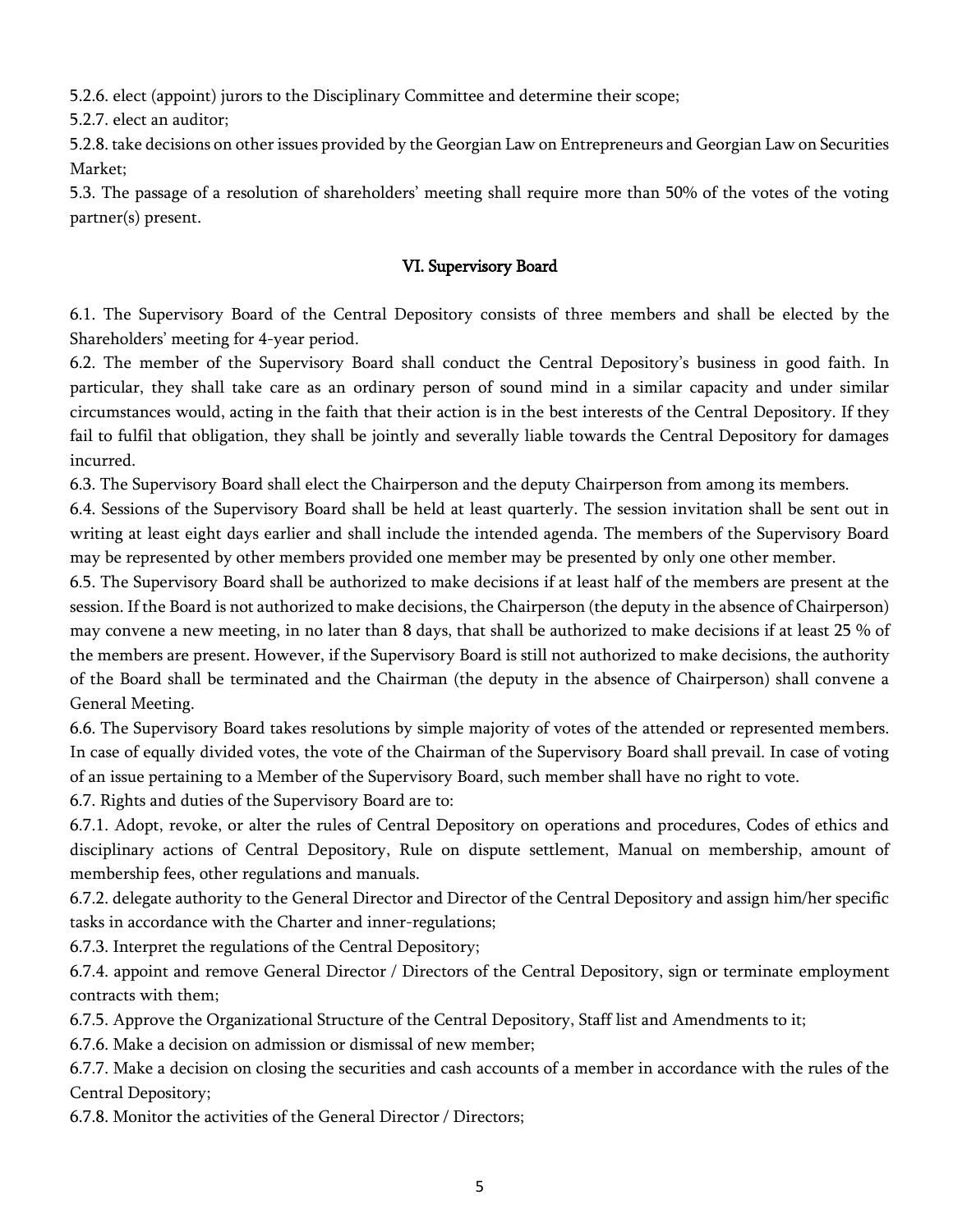6.7.9. request from the General Director /Directors a performance report of the Central Depository;

6.7.10. control and check the accounting books and records of the Central Depository and its assets;

6.7.11. present an annual report to the General Meeting of Partners;

6.7.12. take a decision on the suspension or restriction of the activities or functions of the Central Depository's members, issuance of a reprimand, fining and the imposition of other related sanctions;

6.7.13. take a decision on any other events contemplated within the Law of Georgia on Entrepreneurs and the Law of Georgia on Securities Market.

6.8. The following activities may be performed only with consent of the Supervisory Board:

6.8.1. Purchasing and transferring shares to/from other companies if the value of such shares exceed 50% of the total capital of such a company or the value of the transaction exceeds 20% (twenty percent) of the balance sheet of the central depository at the end of the previous calendar month;

6.8.2. Formation and liquidation of branches;

6.8.3. acquisition, transfer, pledge or rental of fixed assets and similar rights;

6.8.4. making investments, the value of certain or total investments exceeds 20% (twenty percent) of the previous fiscal year book value of the "company";

6.8.5. Taking loans and credits, value of which exceeds the amount fixed by the Supervisory Board;

6.8.6. determination of general principles of the fiscal policy.

6.9. For better fulfilment of its rights and obligations, the Supervisory Board of the Central Depository is entitled to create committees from its members.

6.10. The Committees of the Supervisory Board develops their regulations and elect a chairman.

6.11. The Supervisory Board approves the regulations of the Committees and their chairmen.

6.12. A Committee of the Supervisory Board is responsible for carrying out continuous supervision of the issues within the scope of its authority, conducting consultations with the

General Director / Directors of the Central Depository and timely presenting to the Supervisory Board draft resolutions on the issues to be adopted at the Supervisory Board.

6.13. A Supervisory Board Committee is not authorized to take a decision on behalf of the Supervisory Board or instruct to the General Director / Directors of the Central Depository.

6.14. A member of the Supervisory Board may be a member of several Supervisory Board Committees at the same time.

6.16. The Supervisory Board may not be delegated the powers of the General Director /Directors

### VII. Directors

7.1. Management of the Central Depository is carried out by the General Director and Directors.

7.2. The General Director of the Central Depository have the following functions:

7.2.1. Formation the staff of board of directors of the Central Depository and determining the scope of them;

7.2.2. Organizing and managing operational activities of the Central Depository;

7.2.3. Making decisions within his scope on behalf of Central Depository, conducting negotiations, signing contracts and other documents without the power of attorney;

7.2.4. Temporary suspension of accounts for the Central Depository members, imposing other sanctions in accordance with the rules of the Central Depository;

7.2.5. To submit reports to the Shareholders meeting and supervisory board regarding operational activities of the Central Depository;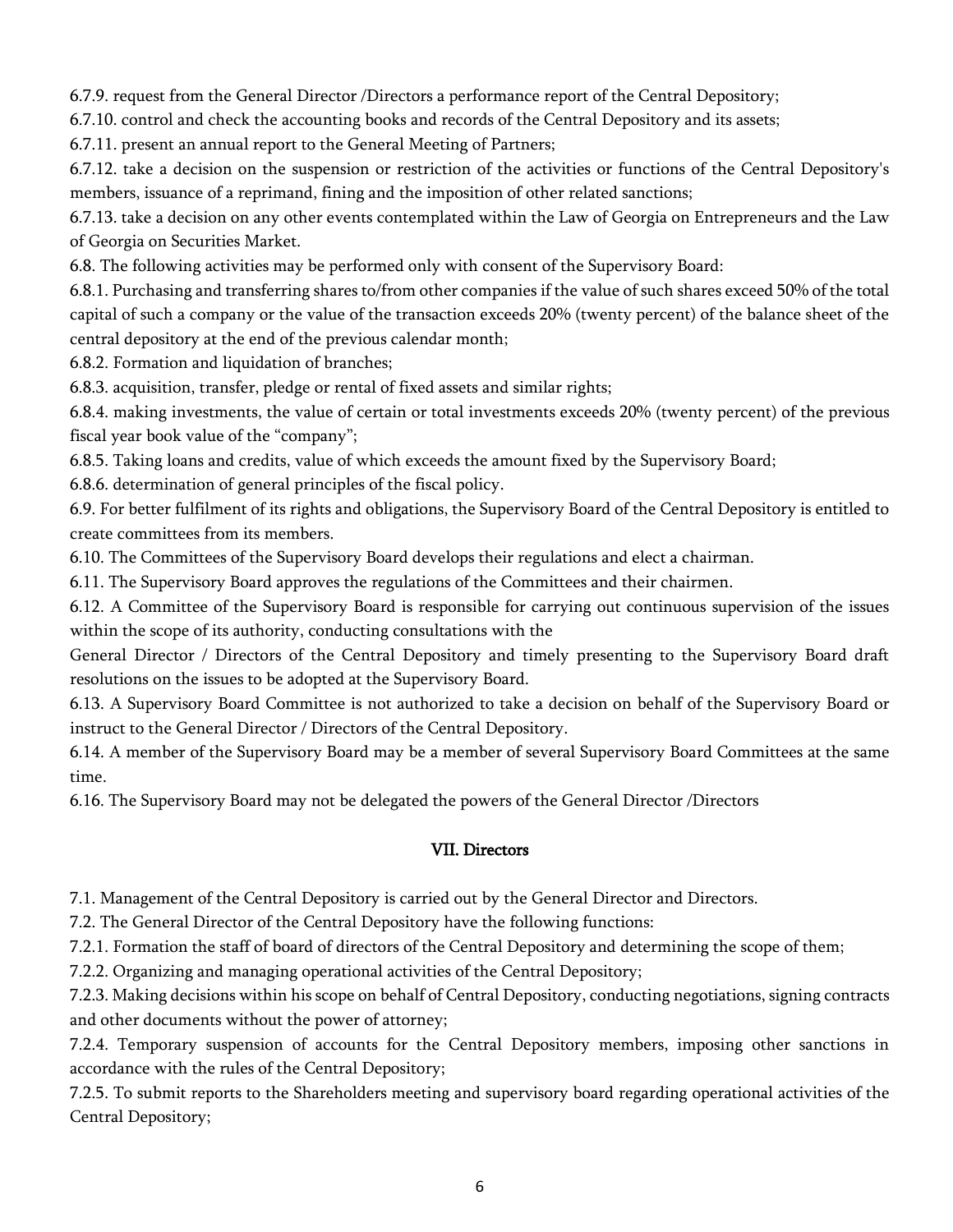- 7.2.6. To Convene Shareholders Meeting of Central Depository;
- 7.3. The General Director determines the scope of other employees of the Central Depository;
- 7.4. The functions of the Financial Director include:
- 7.4.1. Developing a financial strategy of the company;
- 7.4.2. Determining general accounting policies and directions of the company;
- 7.4.3. Developing the annual budget of the company and monitoring the performance;
- 7.4.4. Permanent analysis and control of the financial position and process of the company;
- 7.4.5. Assessment and management of the financial risks;
- 7.4.5. Justification and evaluation of investment decisions;
- 7.4.6. Ensuring coordinated work of employees under subordination;
- 7.4.7. Accomplishing other financial and related business activities.

7.5. General Director and Directors conduct the Central Depository's business in good faith. In particular, they shall take care as an ordinary person of sound mind in a similar capacity and under similar circumstances would, acting in the faith that their action is in the best interests of Central Depository. If they fail to fulfil that obligation, they shall be liable towards Central Depository for damages incurred.

7.6. General Director and Directors represent the company independently.

### VIII. Members (Participants) of the Central Depository

8.1. Any person eligible by law, who complies with the requirements of the Central Depository, its Charter, Rules, decisions of the Managing Body and has engaged into membership contract with the Central Depository may become a member of the Central Depository.

8.2. The General Meeting of Members of the Central Depository is held once a year.

8.3. The General Meeting of Members of the Central Depository is entitled to:

8.3.1. elect the Committee of Members of the Central Depository;

8.3.2. Develop the recommendations on amendments to the Rules of the Central Depository and submit them to the Committee of Members.

8.4. The Director of the Central Depository or the Committee of Members informs all the participants in writing regarding the General Meeting of Members two weeks prior to the Meeting.

8.5. The General Meeting of Members shall be duly constituted if more than 50% of members are present. The Meeting shall make decisions by the simple majority of the votes present.

8.6. Agenda of the General Meeting of Members, the procedure for submitting issues for discussion and decisionmaking rules are regulated by the Manual of the Central Depository developed by the Committee of Members and approved by the General Meeting of Members.

### IX. Committee of Members

9.1. The Committee of Members is a body, which develops and submits recommendations to the Supervisory Board of the Central Depository.

9.2. The Committee of Members consists of five members.

9.3. The Committee of Members is elected by the General Meeting of Members.

9.4. The Committee of Members develops the Manual with the approval of the Supervisory Board of the Central Depository.